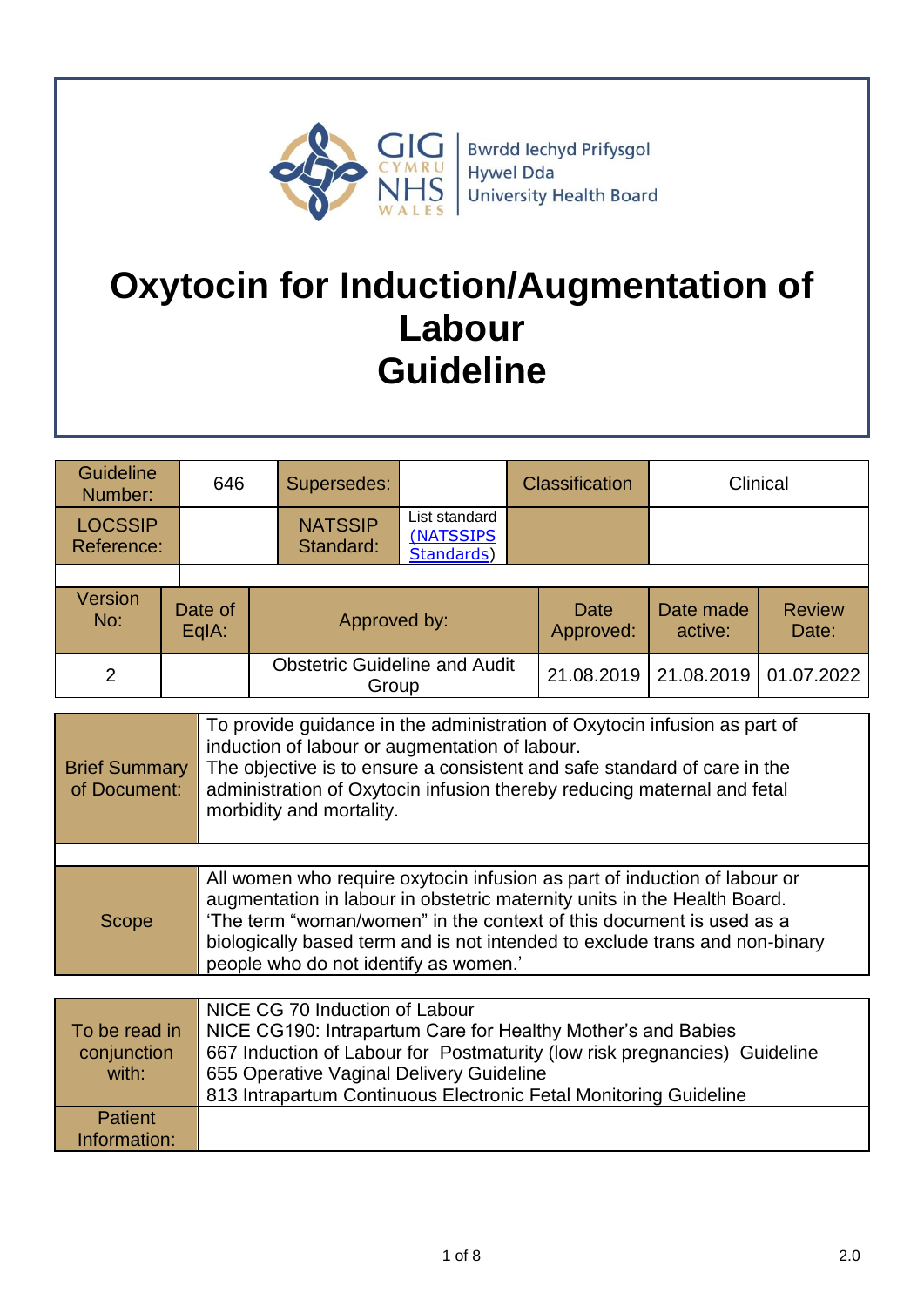Owning group

| <b>Reviews and updates</b> |                          |                   |  |
|----------------------------|--------------------------|-------------------|--|
| Version<br>no:             | Summary of Amendments:   | Date<br>Approved: |  |
|                            | <b>Updated Guideline</b> | 14.9.2017         |  |
| $\mathcal{P}$              | <b>Full review</b>       | 21.8.2019         |  |

#### Glossary of terms

| Term        | <b>Definition</b>                |
|-------------|----------------------------------|
| <b>ARM</b>  | Artificial rupture of membranes  |
| <b>CLC</b>  | Consultant-led care              |
| <b>CTG</b>  | Cardiotocograph                  |
| <b>IUGR</b> | Intrauterine growth restriction  |
| <b>LSCS</b> | Lower segment caesarean section  |
| <b>MLC</b>  | Midwife-led care                 |
| <b>SROM</b> | Spontaneous rupture of membranes |
| <b>Toco</b> | Tocograph                        |

| Keywords | Induction of labour, augmentation of labour, Oxytocin, delay in labour, |
|----------|-------------------------------------------------------------------------|
|          | hyperstimulation, tachysystole,                                         |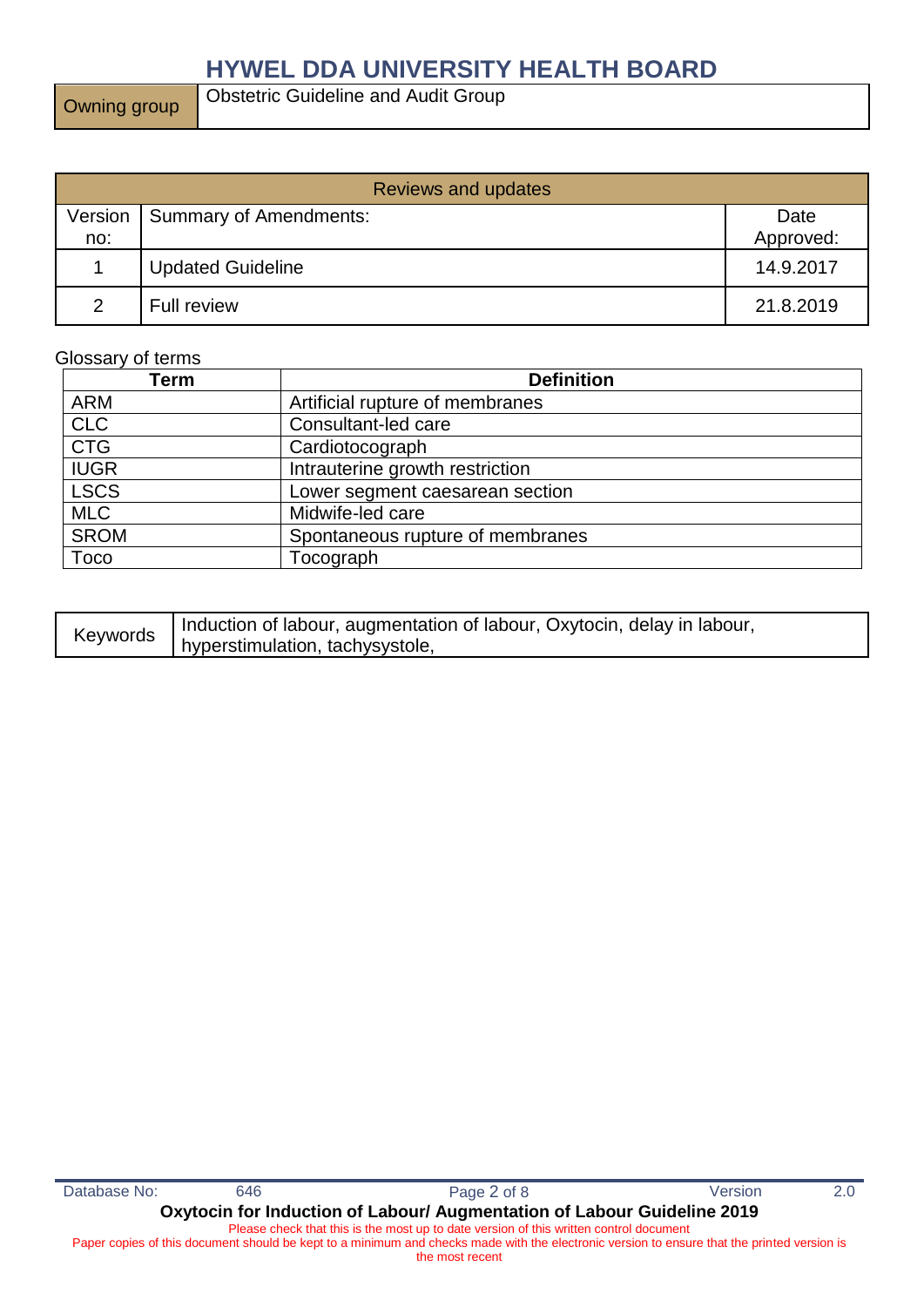### **Contents Page**

| 5. Management |  |
|---------------|--|
|               |  |
|               |  |
|               |  |
|               |  |
|               |  |
|               |  |
|               |  |
|               |  |
|               |  |
|               |  |
|               |  |
|               |  |
|               |  |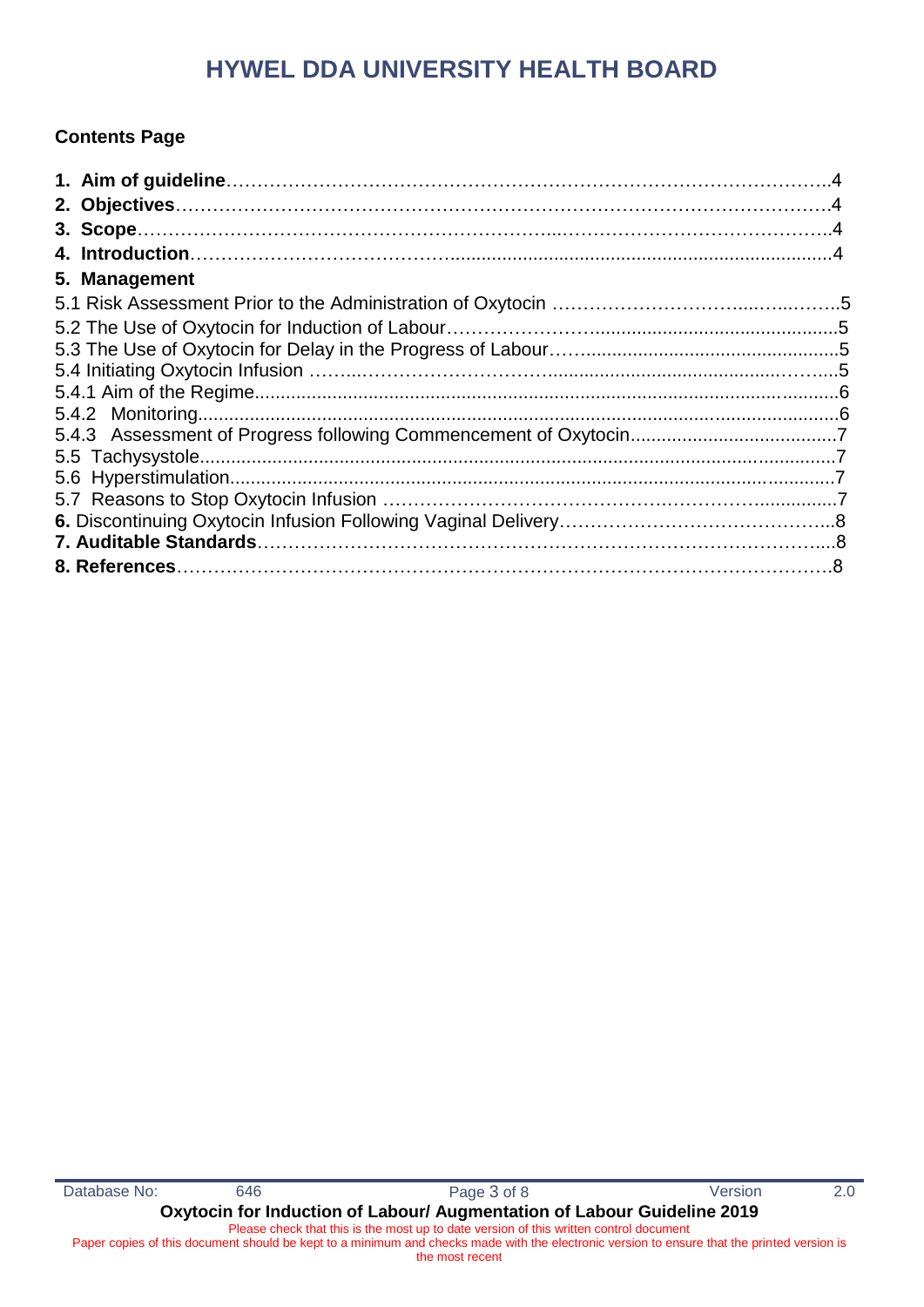#### **1. Aim of Guideline**

This guideline provides guidance in the administration of Oxytocin infusion as part of induction of labour or augmentation of labour.

### **2. Objectives**

The aim of this guideline will be achieved by the following objective

 to ensure a consistent and safe standard of care in the administration of Oxytocin infusion thereby reducing maternal and fetal morbidity and mortality.

#### **3. Scope**

All women who require the administration of oxytocin infusion to induce, or augment uterine activity during labour once the membranes holding liquor around the fetus have ruptured.

- **4.** Introduction
	- Oxytocin is the drug prescribed to induce, or augment uterine activity, once the membranes holding liquor around the fetus have ruptured.
	- It is administered intravenously, with the dose being titrated against the frequency and duration of uterine activity, and with the fetal heart rate being monitored continuously with electronic monitoring devices.
	- **Induction of labour** is defined as an intervention designed to artificially initiate contractions leading to progressive dilatation and effacement of the cervix and birth of the baby.
	- **Augmentation** is an intervention initiated when progress of labour is delayed following spontaneous onset of labour.

### **5. Management**

### **5.1. Risk Assessment Prior to the Administration of Oxytocin**

- Risks of use of Oxytocin in labour:
	- increase level of pain
	- uterine hyperstimulation
	- fetal distress
	- uterine rupture.
- Prior to commencing Oxytocin the Midwife and Obstetrician must consider the following:
- Parity
- Multiple pregnancy
- The presence of uterine contractions
- Fetal gestation, presentation, station, position on abdominal palpation and vaginal examination
- Fetal wellbeing should be ascertained by confirming a normal 30 minute CTG tracing prior to commencement of infusion
- Membranes should be ruptured
- The mother's emotional wellbeing and pain management. An epidural may be recommended.
- Maternal consent should be obtained and risks explained. This should be recorded in the mothers' notes.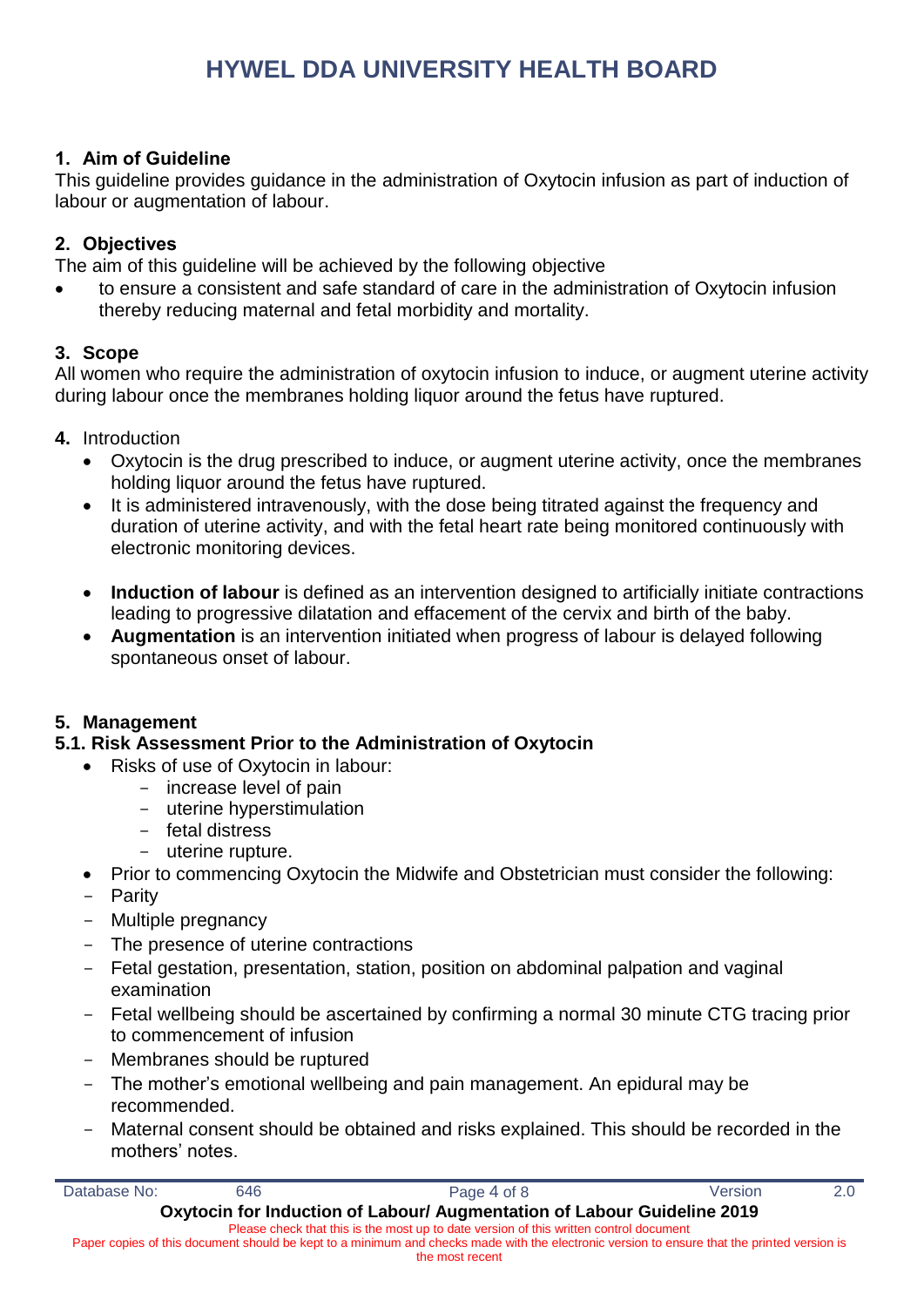### **5.1.1. Caution**

Oxytocin infusion can be used with caution and **only** following discussion with the Consultant Obstetrician in women who have any of the following:

- Previous LSCS
- Breech presentation
- Multiple pregnancy
- Grand multiparity
- Meconium stained liquor
- I.U.G.R.

### **5.2. The Use of Oxytocin for Induction of Labour**

- Oxytocin infusion can be commenced **6 hours AFTER** administration of vaginal prostaglandin tablet
- Oxytocin infusion can be commenced **30 mins AFTER** removal of Propess vaginal pessary

### **5.3 Oxytocin Infusion for Delay in the Progress of Labour (Augmentation)**

- Diagnosis of delay in first stage of labour needs to take into consideration all aspects of progress in labour and should include:
- Cervical dilation of <2cms in 4 hours for first labours
- Cervical dilation of <2cms in 4 hours or slowing in the progress of labour for second or subsequent labours
- Descent of the fetal head
- Changes in the strength, duration and frequency of uterine contractions
- Oxytocin administration for slow progress in the **2nd stage** has been shown not to effect the outcome.

#### **Oxytocin should not be prescribed to a mother with a uterine scar in labour without discussion with the on call Consultant Obstetrician**

### **5.4. Initiating Oxytocin Infusion**

- Oxytocin infusion must be prescribed by and signed for by a member of the Obstetric team on p.11 of the In-Patient Medication Administration Record
- Commence infusion following artificial rupture of the membranes (ARM), or after spontaneous rupture of the membranes (SROM) and confirmation of a normal CTG.
- Continuous CTG monitoring must be commenced using the Intrapartum CTG Classification sticker
- The partogram must be commenced in the Labour and Delivery Record
- Oxytocin may only be added by those members of staff certified as competent to mix intravenous solutions or a member of staff undergoing training and watched by a certified member of staff.
- The infusion should be administered via a B/Braun infusion pump with a non-return valve.
- The following regime must be used:

F

|              |     | <b>UAT I UGIN REGIME</b><br>Dilute 10iu Oxytocin in 500mls of NaCl 0.9%.                                                                    |         |     |
|--------------|-----|---------------------------------------------------------------------------------------------------------------------------------------------|---------|-----|
| Database No: | 646 | Page 5 of 8                                                                                                                                 | Version | 2 O |
|              |     | Oxytocin for Induction of Labour/ Augmentation of Labour Guideline 2019                                                                     |         |     |
|              |     | Please check that this is the most up to date version of this written control document                                                      |         |     |
|              |     | Paper copies of this document should be kept to a minimum and checks made with the electronic version to ensure that the printed version is |         |     |
|              |     | the most recent                                                                                                                             |         |     |

**OXYTOCIN REGIME**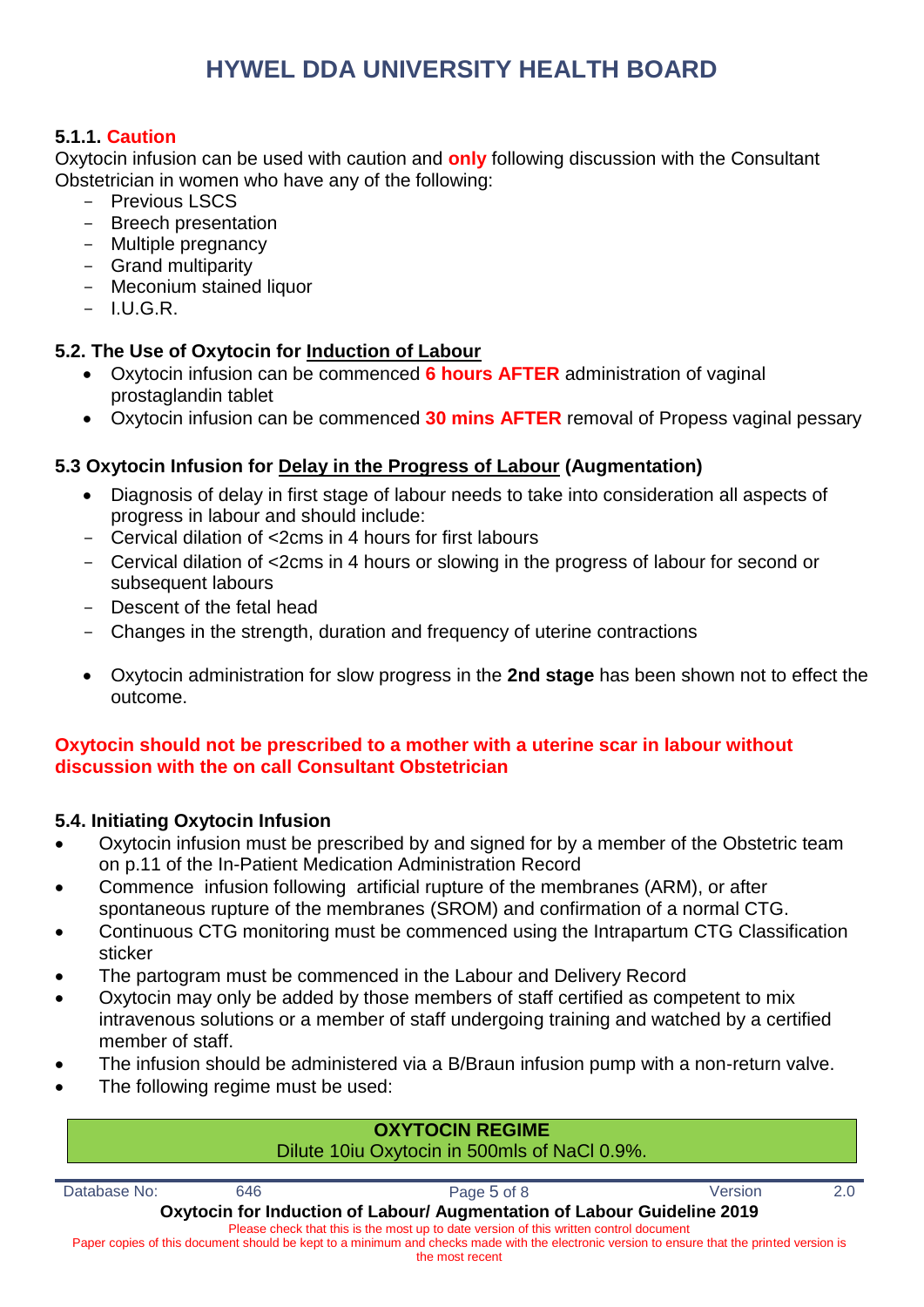| Increase at intervals of 30 minutes |                                        |  |  |  |
|-------------------------------------|----------------------------------------|--|--|--|
| <b>Time After Starting (mins)</b>   | <b>Oxytocin Infusion Regime mls/hr</b> |  |  |  |
|                                     |                                        |  |  |  |
| 30mins                              | 6                                      |  |  |  |
| 60mins                              | 12                                     |  |  |  |
| 90mins                              | 24                                     |  |  |  |
| 120mins                             | 36                                     |  |  |  |
| 150mins                             | 48                                     |  |  |  |
| 180mls                              | 60                                     |  |  |  |
|                                     | <b>Review needed:</b><br>72            |  |  |  |
|                                     | 84                                     |  |  |  |
|                                     | 96                                     |  |  |  |

### **5.4.1 Aim of the Regime**

- The regime is applicable to primigravia and multigravida women.
- The minimum dose possible of Oxytocin should be used and this should be titrated against uterine contractions aiming for a maximum of 4 - 5 contractions in a 10 minute period.
- Rates above 60 ml/hr require Registrar, Staff Grade or Consultant approval.
- **In exceptional circumstances the use of** *higher or varied* **doses is a Consultant decision only**.

### **5.4.2 Monitoring**

- The dose of Oxytocin being administered should be recorded on the partogram reflecting increases/decreases in the dose.
- All adjustments to the dose should be recorded on the CTG tracing
- Maternal pulse should be recorded hourly and blood pressure four hourly unless otherwise requested or obstetric conditions indicate more frequent recordings.
- All recordings should be written on to the partogram.
- The fetus should be continuously monitored according to the CTG guidelines for first and second stages of labour
	- Palpate contractions for frequency, strength, duration and resting tone every half hour and record on the partogram. **Do not rely on CTG to assess strength of contractions**.
	- **If monitoring contractions is not possible:**
	- Change maternal position
	- Consider using the extra-large straps for women with increased BMI
	- Palpate contraction and place toco on abdomen where contraction palpated at strongest
	- Escalate to senior midwife
	- **In order for the CTG to be assessed accurately the recording of the contractions is a vital element. Every effort should be made to record on the CTG the presence of contractions.**
	- If the toco is not picking them up the midwife may use another method to ensure this is done, e.g. press the toco lightly during contraction, or mark the CTG.
	- Any difficulties in monitoring the contractions should be evidenced within the maternal records including actions taken

### **5.4.3. Assessment of Progress following Commencement of Oxytocin**

### **Induction of Labour:**

When Oxytocin is used during induction of labour the progress should be assessed four hours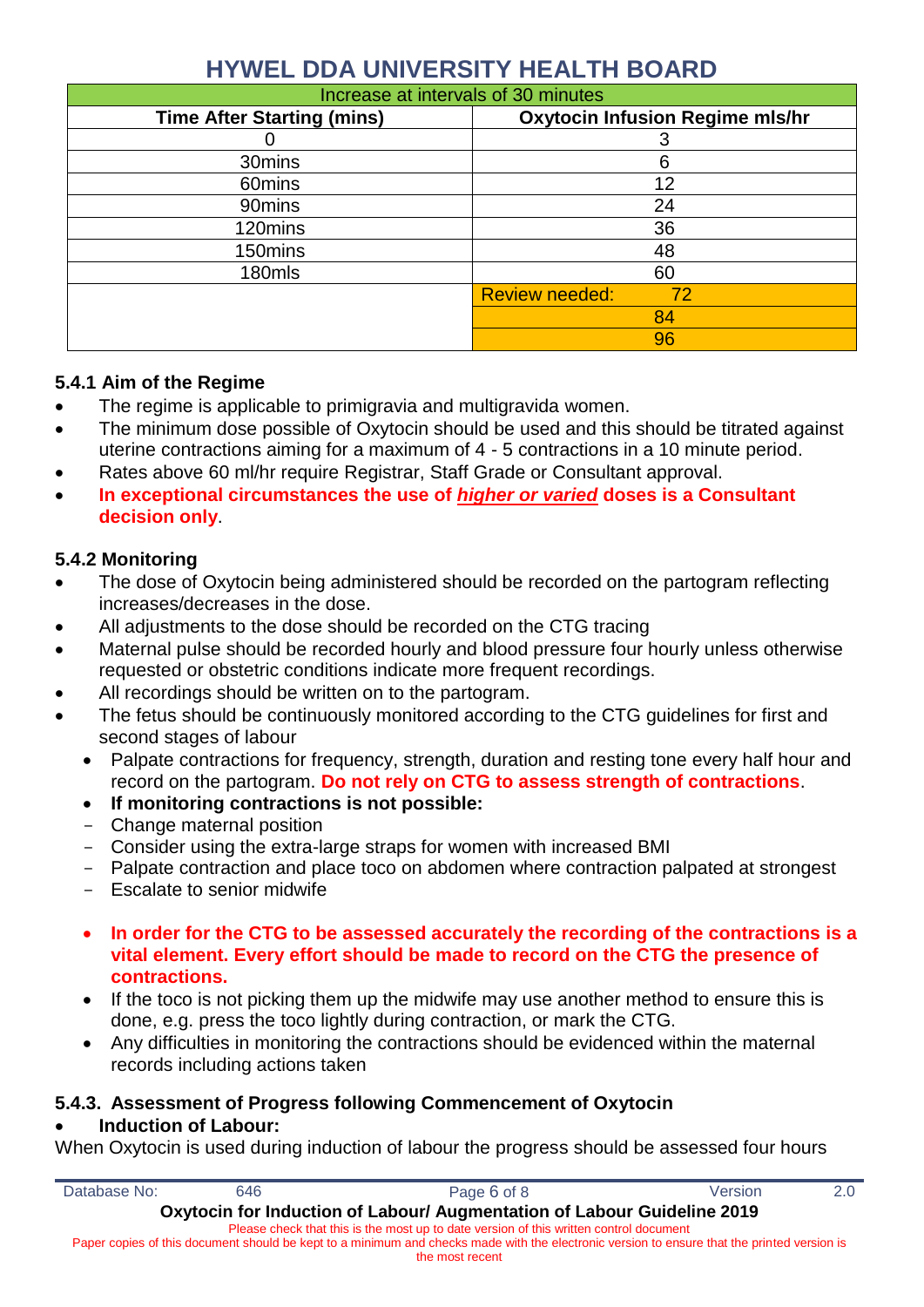after the onset of regular contractions. If there is <2cm progress an obstetric review is required. If there is 2cms or more progress, vaginal examinations should be advised 4-hourly.

### **Augmentation of Labour:**

Progress in labour should be assessed up to four hours after commencing Oxytocin for augmentation of labour.

### **5.5. Tachysystole**

- This is the presence of 5 or more labour contractions within 10 minutes with normal fetal heart pattern.
- In the absence of fetal compromise. If ≥5 contractions are palpated in 10 minutes and lasting up to 60 seconds there may be tachysystole.
- If this continues in the next 10 minutes reduce the infusion immediately to the last incremental dose.
- If the rate of contractions does not decrease to < 5 contractions in 10 minutes, **STOP** the Oxytocin infusion

### **5.6. Hyperstimulation**

- **This is the presence of 5 or more labour contractions within 10 minutes with an abnormal fetal heart pattern**
- If the contractions are equal to or greater than 5 in every 10 minutes together with signs of fetal compromise **TURN OFF** the Oxytocin and inform the midwife in charge and thesenior obstetrician.
- Consider using tocolytics.
- **Administer Terbutaline 0.25 mg by subcutaneous injection to relax the uterus**

**Remember to assess uterine resting tone. Contractions that are less than 5:10 but lasting more than 60 seconds may mean that there is little resting tone between contractions and therefore these could lead to fetal compromise and should prompt you to reduce the Oxytocin infusion**

### **5.7. Reasons to Stop Oxytocin Infusion**

| The Oxytocin infusion should be stopped in the following situations and an obstetric<br>review requested urgently |                                                               |  |  |
|-------------------------------------------------------------------------------------------------------------------|---------------------------------------------------------------|--|--|
| FHR trace is classified as pathological<br>$\bullet$                                                              | Suspicion of uterine rupture                                  |  |  |
| Contractions ≥5:10 with signs of fetal<br>$\bullet$<br>compromise                                                 | Signs of obstructed labour                                    |  |  |
| Intrapartum haemorrhage<br>$\bullet$                                                                              | Cord prolapse                                                 |  |  |
| Maternal collapse                                                                                                 | Abnormal presentation diagnosed -<br>breech, arm presentation |  |  |

### **6. Discontinuing Oxytocin Infusion Following Vaginal Delivery**

- For mothers who have singleton delivery the Oxytocin infusion should be weaned down at quarter hourly intervals and uterine contraction and blood loss monitored.
- If the bleeding is heavier than expected, ask senior midwifery and obstetric review.